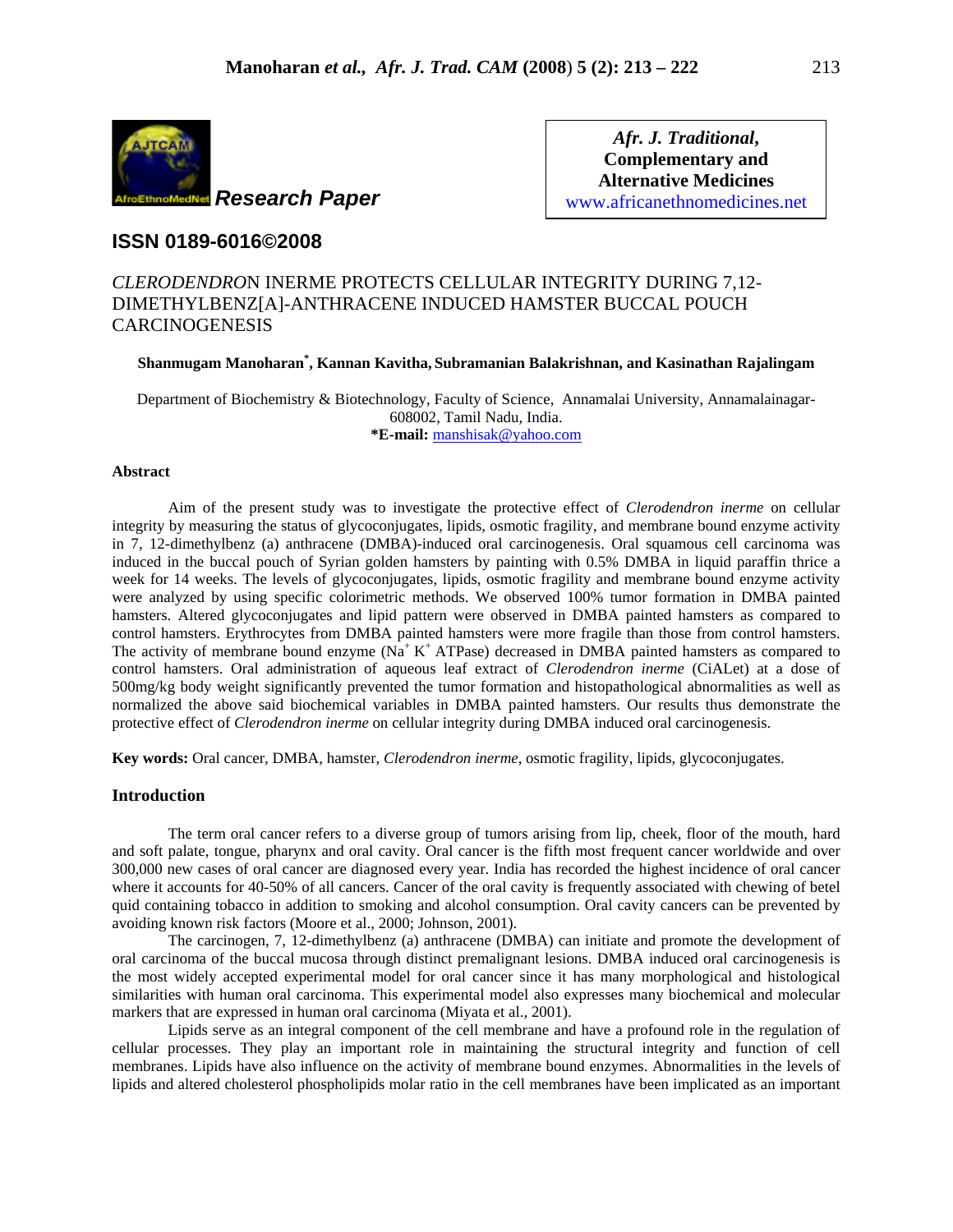aspect of malignant transformation. Alterations in lipids and lipoproteins composition have also been well documented in oral carcinogenesis (Kolanjiappan et al., 2003; Manoharan et al., 1995).

Measurement of osmotic fragility can help to assess the integrity of red blood cells. Changes in red blood cell osmotic fragility have been documented in several pathological conditions including carcinogenesis. The membrane bound enzyme,  $Na^{+}/K^{+}$  ATPase (Na<sup>+</sup>/K<sup>+</sup> pump), maintains the electro-chemical gradients of Na<sup>+</sup> and K<sup>+</sup> and the ion gradient produced by  $Na^{+}K^{+}$  ATPase influences cell volume and osmotic pressure. Altered  $Na^{+}K^{+}$ ATPase activity has been documented in carcinogenesis (Kolanjiappan et al., 2002; Selvendiran and Sakthisekaran, 2004).

Cellular membranes contain 2-10% carbohydrates as glycolipids and glycoproteins. Glycoconjugates, the vital components of the cell surface, play a significant role in contributing to the surface properties of the cells and also play a crucial role in tumorigenesis and as mediators of immunological specificity. Altered glycoconjugates pattern in cell membranes alter the structural integrity, rigidity and function of cells (Manoharan et al.*,* 2004). Sialic acids are terminal sugar component of the oligosaccharide chains of glycoproteins and glycolipids. Abnormalities of glycoproteins and different forms of sialic acids have been well documented in several pathological conditions including various malignancies (Manoharan et al., 1995; Aranganathan et al., 2005). Altered levels of lipid bound sialic acid and fucose are considered as markers of malignant transformation (Suresh et al*..,* 2007; Manoharan et al., 2004).

*Clerodendron inerme* (L.) Gaertn is a perennial herb, widely distributed throughout India, South and South East Asia, Australia and Pacific islands. It is popularly known as "Seaside Clerodendron" in English. It is used in the indigenous system of medicine for the treatment of various diseases including cancer. The juice of the leaves and roots are used for the treatment of beriberi, veneral infections and skin diseases (Kiritikar and Basu, 1975). The phytochemical examination of *C. inerme* revealed the presence of flavanoids, sterols, flavones, triterpenes, diterpenes, quinone and neolignans (Rehman *et al.,* 1997). Previous studies from our laboratory have shown the chemopreventive and antilipidperoxidative potential of aqueous extract of *C. inerme* (L.) Gaertn leaves in 7,12 dimethylbenz(a)anthracene-induced hamster buccal pouch carcinogenesis (Manoharan et al., 2006). The present study demonstrates the protective effects of *C. inerme* on cellular integrity by examining the status of glycoconjugates, lipids, osmotic fragility and membrane bound enzyme activity during 7,12 dimethylbenz(a)anthracene induced hamster buccal pouch carcinogenesis.

## **Materials and Methods Animals**

Male golden Syrian hamsters 8-10 weeks old weighing 80-120g were purchased from National Institute of Nutrition, Hyderabad, India, and maintained in Central Animal House, Rajah Muthaiah Medical College and Hospital, Annamalai University. The hamsters were housed four or five in a polypropylene cage and provided standard pellet diet (Agro Corporation Private Limited, Bangalore, India) and water *ad libitum*. The standard pellet diet is composed of 21% protein, 5% lipids, 4% crude fiber, 8% ash, 1% calcium, 0.6% phosphorus, 3.4% glucose, 2% vitamin, and 55% nitrogen-free extract (carbohydrates). The hamsters were maintained under controlled conditions of temperature and humidity with a 12h light/dark cycle as per the principles and guidelines of the ethical committee for animal care of Annamalai University in accordance with Indian National Law on animal care and use.

#### **Chemicals**

7, 12-dimethylbenz (a) anthracene (DMBA), γ-glutamylparanitroanilide, galactose, galactosamine and Nacetyl neuraminic acid were purchased from Sigma Aldrich Chemical Pvt Ltd., Bangalore, India. All other chemicals used were of analytical grade, purchased from Hi-media Laboratories, Mumbai, India.

#### **Plant Material**

*C. inerme* (voucher No. AU05105)leaves were collected in and around Cuddalore, Tamil Nadu, India. A voucher specimen was also deposited in the Department of Botany, Annamalai University. Hundred gram of fine powder of *C. inerme* leaves was suspended in 250 ml of water for two hrs and then heated at 60-65°C for 30 min. The extract was preserved and the process was repeated for three times with the residual powder, each time collecting the extract. The collected extract was pooled and passed through fine cotton cloth. The filtrate upon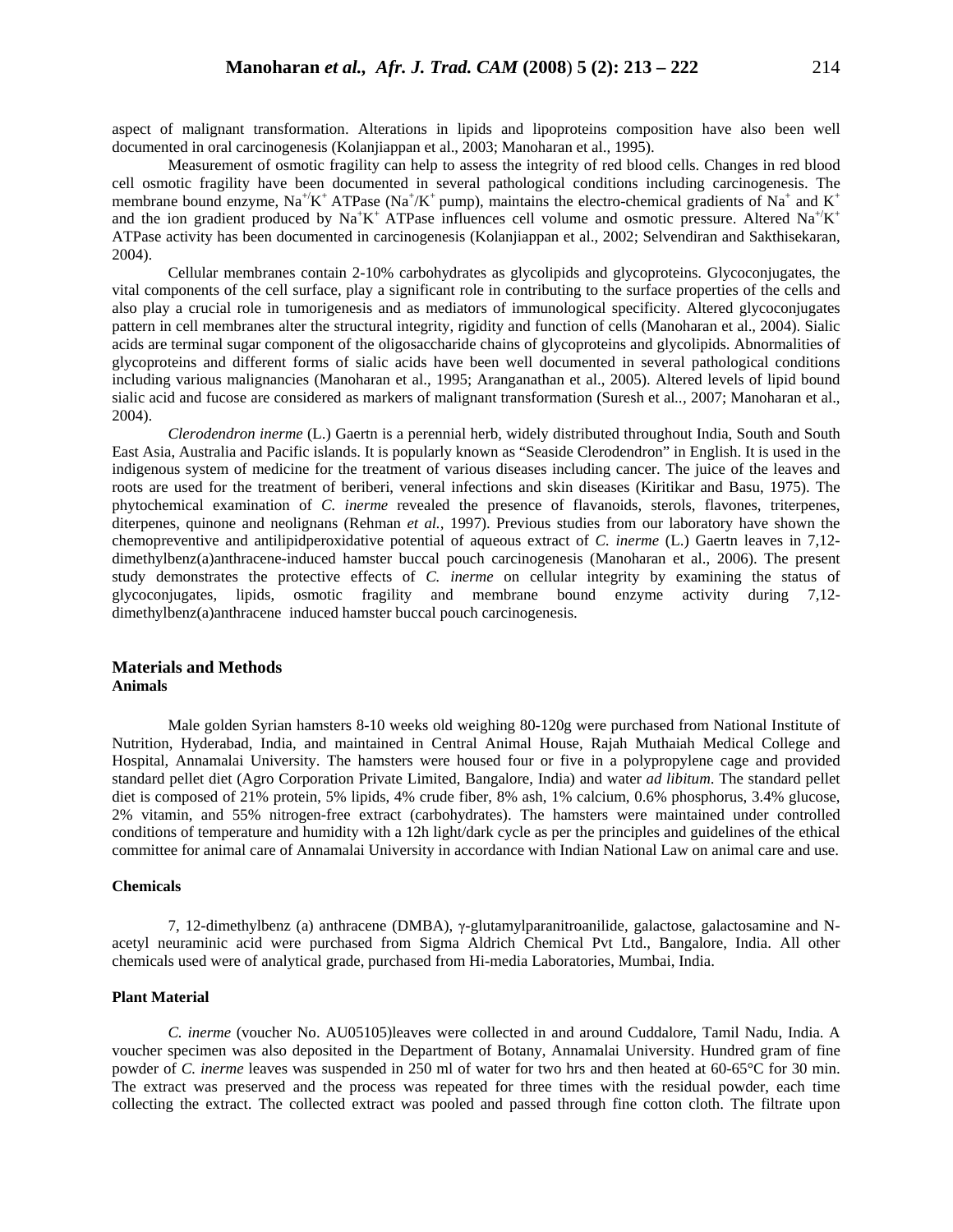evaporation at 40°C yielded 14% semisolid extract. This was stored at 0-4°C until used. A known volume of the residual extract was suspended in distilled water and orally administered to the hamsters by gastric intubation using a force-feeding needle during the experimental period.

#### **Experimental protocol**

The experimental design was approved by the Annamalai University animal ethical committee [Reg.No:160/1999/CPCSEA], Annamalai University, Annamalainagar. A total number of 40 hamsters were randomized into four groups of ten hamsters in each group. Group I hamsters served as control and were painted with liquid paraffin thrice a week for 14 weeks on their left buccal pouches. Groups II and III hamsters were painted with 0.5% DMBA in liquid paraffin thrice a week for 14 weeks on their left buccal pouches. Group II hamsters received no other treatment. Group III hamsters were orally administered with *C. inerme* aqueous leaf extract (CiALet) [500mg/kg body weight], starting one week before the exposure to the carcinogen and continued on days alternate to DMBA painting, throughout the experimental period. Group IV hamsters received oral administration of CiALet alone [500mg/kg body weight] throughout the experimental period. The experiment was terminated at the end of 14 weeks and all hamsters were sacrificed by cervical dislocation. Biochemical studies were conducted on plasma, erythrocyte membrane and buccal mucosa of control and experimental hamsters in each group.

For histopathological examination, buccal mucosal tissues were fixed in 10% formalin and routinely processed and embedded with paraffin, 2-3µm sections were cut in a rotary microtome and stained with haematoxylin and eosin.

#### **Biochemical analysis**

After plasma separation, the erythrocyte membrane was prepared by the method of Dodge et al.*,* (1968) modified by Quist (1980). The precipitate obtained after treating the plasma with 95% ethanol was used for the estimation of protein bound hexose and hexosamine. Similarly, the precipitate obtained after treating the erythrocyte membranes with 1% phosphotungstic acid followed by 5% trichloro acetic acid (TCA) was used for the estimation of protein found hexose and hexosamine. The defatted tissues obtained after treating buccal mucosa tissues with methanol and chloroform was used for the estimation of glycoproteins. The protein bound hexose, hexosamine, total sialic acid and fucose in plasma and erythrocyte membrane were estimated by the methods of Niebes et al, (1972), Wagner (1979), Warren (1959) and Dische and Shettles (1948) respectively. Plasma lipid bound sialic acid level was determined by the method of Katopodis and Stock (1980).

Lipid extraction from the tissues was done by the method of Folch et al*.* (1957). The level of total cholesterol and high-density lipoproteins (HDL) cholesterol was estimated by the methods of Parekh and Jung (1970) and Gidez and Webb, (1950) respectively. The estimation of phospholipids was done by the method of Zilversmit and Davies (1950). Free fatty acids and triglycerides were measured by the methods of Falholf et al. (1973) and Foster and Dunn (1973) respectively.

Osmotic fragility was determined by the method of Parpart et al. (1946) and mean corpuscular fragility (MCF) was calculated by recording the saline concentration, which would have resulted in 50% hemolysis.

#### **Statistical analysis**

The data are expressed as mean  $\pm$  SD. Statistical comparisons were performed by One way analysis of variance (ANOVA) followed by Duncan's Multiple Range Test (DMRT). The results were considered statistically significant if the p values were less than 0.05.

## **Results**

Table 1 shows the levels of lipids in plasma, erythrocyte membrane and buccal mucosa tissues and lipoproteins in plasma of control and experimental hamsters in each group. The levels of total cholesterol, lowdensity lipoproteins (LDL) cholesterol and free fatty acids were high whereas high-density lipoproteins (HDL) cholesterol, very low-density lipoproteins (VLDL) cholesterol, phospholipids and triglycerides levels were low in plasma of DMBA painted hamsters as compared to control hamsters. The total cholesterol level was increased whereas phospholipid level was decreased in red blood cell (RBC) membrane of DMBA painted hamsters as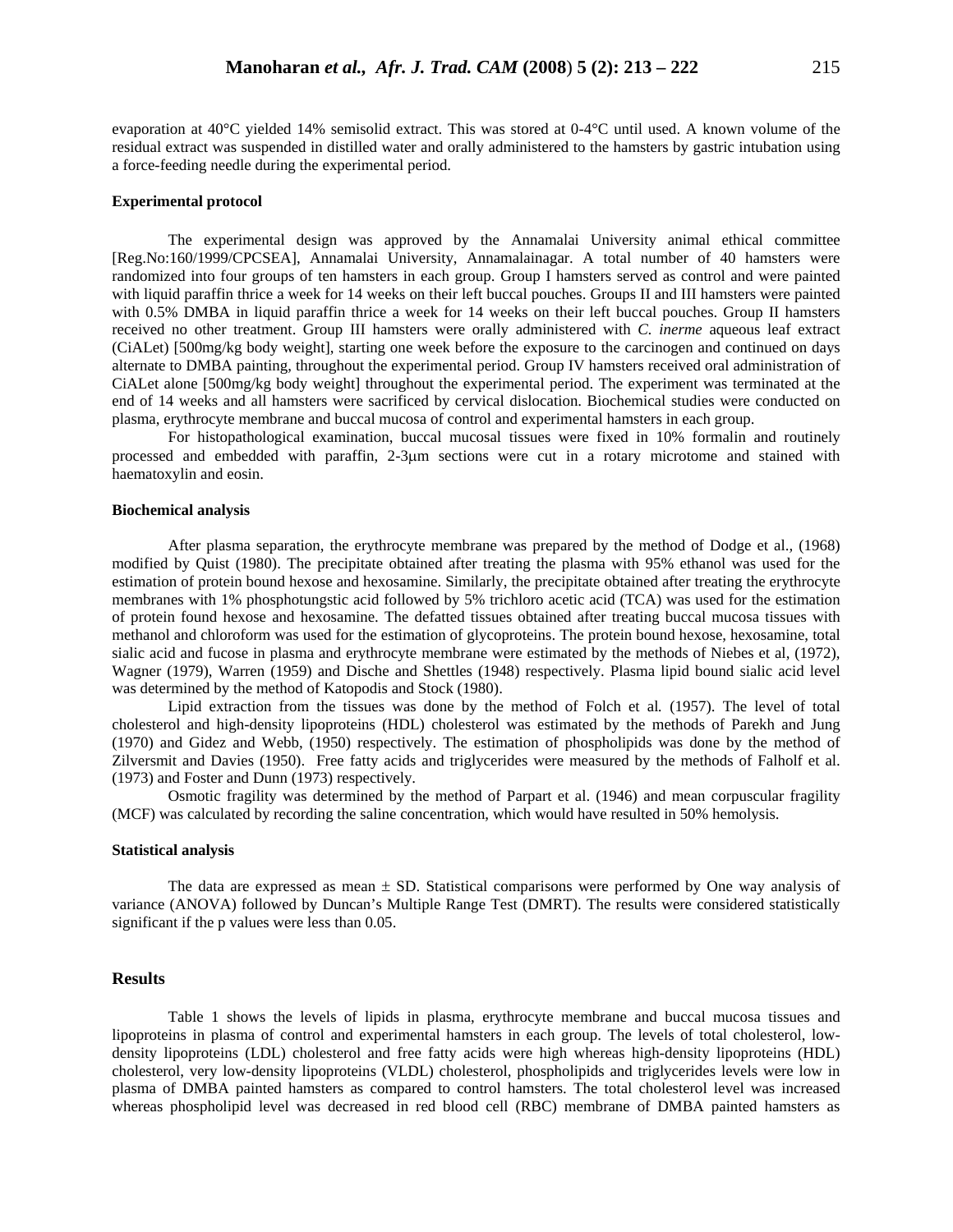compared to control hamsters. The level of total cholesterol and free fatty acids were increased whereas phospholipid was decreased in buccal mucosal tissues of DMBA painted hamsters as compared to control hamsters. Increase in cholesterol and phospholipid ratio (C/P ratio) was observed in plasma, RBC membrane and in the tumor tissues of DMBA alone painted hamsters as compared to control hamsters. Oral administration of CiALet restored the above mentioned lipid abnormalities in DMBA painted hamsters. No significant difference in lipid and lipoproteins levels was observed in hamsters treated with CiALet alone as compared to control hamsters.



The degree of haemolysis was calculated by comparing with 0.1% NaCl solution which represented 100% lysis.

#### **Mean corpuscular fragility\***

Control (group I) =  $0.36 \pm 0.03^{\circ}$ DMBA (group II) =  $0.59 \pm 0.06^b$ DMBA+CiALet (group III) =  $0.46\pm0.04^{\circ}$ CiALet alone (group  $\text{IV}$ ) = 0.35±0.03<sup>a</sup>.

Values are expressed as mean  $\pm$  SD, (n=10). Values not sharing a common superscript significantly differ at p  $\lt$ 0.05 (DMRT). \*Concentration of NaCl solution (g %) at 50% hemolysis. CiALet – *Clerodendron inerme* aqueous leaf extract.

Figure 1: Osmotic fragility curve of control and experimental hamsters in each group

Osmotic fragility curves for control and experimental hamsters in each group are shown in Figure 1. The fragility curve of DMBA painted hamsters was shifted to the right for control hamsters. The mean corpuscular fragility was also significantly higher in cancer hamsters as compared to controls. Treatment of DMBA painted hamsters with CiALet shifted the curve to the left of cancer hamsters. Mean corpuscular fragility values did not differ significantly in hamsters treated with CiALet alone as compared to control hamsters.

Table 2 shows the activity of membrane bound  $\text{Na}^+\text{K}^+$  ATPase in control and experimental hamsters in each group. The activity of membrane bound  $\text{Na}^+\text{K}^+$  ATPase was significantly decreased in cancer hamsters as compared to control hamsters. The activity of  $Na<sup>+</sup>K<sup>+</sup>ATP$ ase was restored in DMBA treated hamsters after treatment with CiALet. No significant difference was observed in hamsters treated with CiALet alone as compared to control hamsters.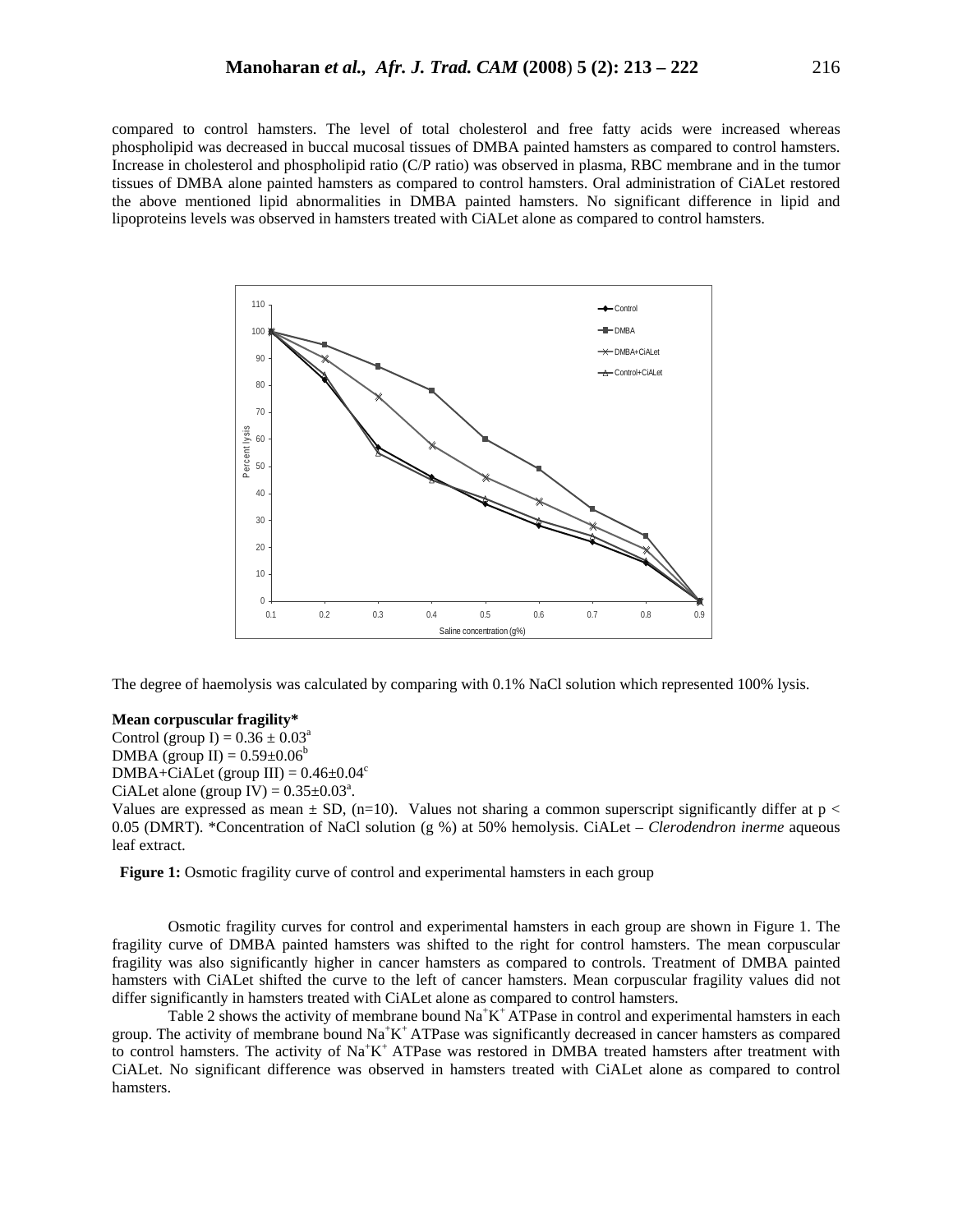| <b>Parameters</b>                      | <b>Group I</b><br><b>Control</b> | <b>Group II</b><br><b>DMBA</b> | <b>Group III</b><br><b>DMBA + CiALet</b> | <b>Group IV</b><br><b>CiALet</b> alone |
|----------------------------------------|----------------------------------|--------------------------------|------------------------------------------|----------------------------------------|
| <b>Plasma</b>                          |                                  |                                |                                          |                                        |
| Total cholesterol (mg/dl)              | $108.58 \pm 8.4^a$               | $128.9 \pm 8.59^{\mathrm{b}}$  | $116.6 \pm 11.87$ <sup>c</sup>           | $109.22 \pm 7.9$ <sup>a</sup>          |
| HDL-cholesterol (mg/dl)                | 33.86 $\pm$ 3.48 <sup>a</sup>    | $20.33 \pm 2.48$ <sup>b</sup>  | $30.52 \pm 3.23$ <sup>c</sup>            | $34.43 \pm 2.52$ <sup>a</sup>          |
| $LDL$ -cholesterol $*$ (mg/dl)         | 58.91 $\pm$ 3.87 $^{\rm a}$      | $86.80{\pm}6.9^{b}$            | $64.26 \pm 5.12$ <sup>c</sup>            | 56.75 $\pm$ 4.01 $^{\rm a}$            |
| VLDL-cholesterol <sup>**</sup> (mg/dl) | $18.78 \pm 1.57$ <sup>a</sup>    | $15.18 \pm 2.01$ <sup>b</sup>  | $17.28 \pm 1.58$ <sup>c</sup>            | $18.89 \pm 1.38$ <sup>a</sup>          |
| Phospholipid (mg/dl)                   | $115.28 \pm 9.44$ <sup>a</sup>   | $102.01 \pm 10.53^b$           | $109.36 \pm 7.31$ <sup>c</sup>           | $116.17 \pm 8.50$ <sup>a</sup>         |
| Triglyceride (mg/dl)                   | $93.30 \pm 6.53$ <sup>a</sup>    | $78.25 \pm 8.74^{\text{b}}$    | $86.71 \pm 7.06$ <sup>c</sup>            | 94.41±6.91 $a$                         |
| Free fatty acids (mg/dl)               | $9.88\pm0.87$ $^{\rm a}$         | $12.98 \pm 1.17^b$             | $10.68 \pm 0.82$ <sup>c</sup>            | $9.84\pm0.87$ $^{\rm a}$               |
| $C/P$ ratio                            | $0.94 \pm 0.07$ $^{\rm a}$       | $0.79 \pm 0.05^{b}$            | $0.89 \pm 0.06$ <sup>c</sup>             | $0.94 \pm 0.07$ <sup>a</sup>           |
| <b>Erythrocyte membrane</b>            |                                  |                                |                                          |                                        |
| Total cholesterol (µg/mg protein)      | $121.28 \pm 10.64$ <sup>a</sup>  | $154.65 \pm 13.31^b$           | $131.96 \pm 11.66$ <sup>c</sup>          | $121.05 \pm 10.08$ <sup>a</sup>        |
| Phospholipid (µg/mg protein)           | 243.79±20.14 <sup>a</sup>        | $203.24 \pm 19.06^b$           | $225.23 \pm 17.73$ <sup>c</sup>          | 245.01 $\pm$ 20.42 <sup>a</sup>        |
| $C/P$ ratio                            | $0.52 \pm 0.05$ <sup>a</sup>     | $0.73 \pm 0.06^{\mathrm{b}}$   | $0.57 \pm 0.05$ <sup>c</sup>             | $0.53 \pm 0.05$ <sup>a</sup>           |
| <b>Buccal mucosa tissues</b>           |                                  |                                |                                          |                                        |
| Total cholesterol (mg/g tissue)        | 4.29 $\pm$ 0.31 $^{\rm a}$       | $5.97 \pm 0.53^{\text{b}}$     | $4.92 \pm 0.46$ <sup>c</sup>             | $4.18 \pm 0.31$ <sup>a</sup>           |
| Phospholipid (mg/g tissue)             | $13.09 \pm 1.21$ <sup>a</sup>    | $7.21 \pm 0.69^{\text{ b}}$    | $11.34 \pm 1.04$ <sup>c</sup>            | $13.26 \pm 0.96$ <sup>a</sup>          |
| Free fatty acids (mg/g tissue)         | $11.22 \pm 0.91$ <sup>a</sup>    | $6.17 \pm 0.63^{b}$            | $9.16 \pm 0.87$ <sup>c</sup>             | $11.52 \pm 0.84$ <sup>a</sup>          |
| $C/P$ ratio                            | $0.33 \pm 0.03$ <sup>a</sup>     | $0.81 \pm 0.08^{\text{ b}}$    | $0.43 \pm 0.05$ <sup>c</sup>             | $0.31 \pm 0.03$ <sup>a</sup>           |

**Table 1:** Plasma, erythrocyte membrane and buccal mucosa tissue lipid and lipoprotein profile in control and experimental hamsters in each group.

.

Values are expressed as mean  $\pm$  SD, (n=10). Values not sharing a common superscript significantly differ at p < 0.05 (DMRT).

CiALet – *Clerodendron inerme* aqueous leaf extract.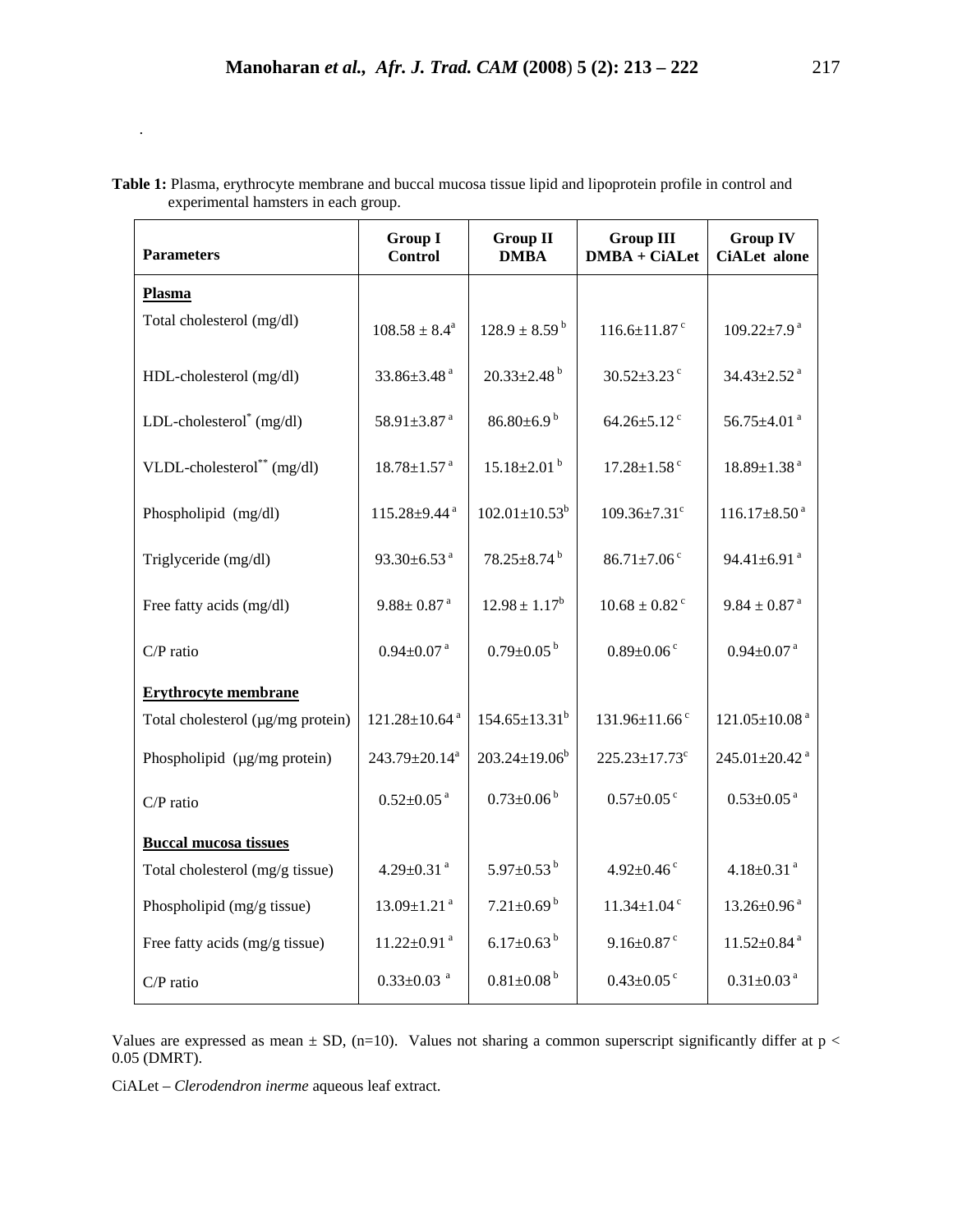<sup>\*</sup>LDL-cholesterol = Total cholesterol – HDL + 
$$
\left(\frac{TG}{5}\right)
$$
. <sup>\*\*</sup>VLDL-cholesterol =  $\left(\frac{TG}{5}\right)$ .

Table 2: The activity of erythrocyte membrane Na<sup>+</sup>K<sup>+</sup>ATPase in control and experimental hamsters in each group.

| Parameter                                                   | Group I | Group II                                               | Group III         | Group IV                     |
|-------------------------------------------------------------|---------|--------------------------------------------------------|-------------------|------------------------------|
|                                                             | Control | <b>DMBA</b>                                            | $DMBA + CIALet$   | CiALet alone                 |
| Erythrocyte membrane<br>$Na+K+ATPase$ (Units <sup>A</sup> ) |         | $0.52\pm0.03$ <sup>a</sup> 0.32 $\pm0.02$ <sup>b</sup> | $0.48 \pm 0.03$ ° | $0.53 \pm 0.04$ <sup>a</sup> |

Values are expressed as mean  $\pm$  SD, (n=10). Values not sharing a common superscript significantly differ at  $p < 0.05$  (DMRT). A= µmoles of inorganic phosphorus formed/ hour/ mg protein. CiALet – *Clerodendron inerme* aqueous leaf extract.

 Table 3 shows the levels of glycoconjugates in plasma, erythrocyte membrane and buccal mucosa tissues of control and experimental hamsters in each group. The levels of glycoconjugates were significantly higher in plasma and buccal mucosa tumor tissues whereas low in erythrocyte membrane of DMBA painted hamsters as compared to control hamsters. Oral administration of CiALet to DMBA painted hamsters reversed the levels of glycoconjugates. No significant difference was noticed in the levels of plasma, erythrocyte membrane and buccal mucosa tissue glycoconjugates in CiALet alone treated hamsters as compared to control hamsters.

## **Discussion**

In the present study, we have observed hyperplasia, dysplasia and severe keratosis at eighth to tenth week and well and moderately differentiated squamous cell carcinoma at 14<sup>th</sup> week in DMBA painted hamsters. Oral administration of CiALet to DMBA painted hamsters on days alternate to DMBA painting for 14 weeks significantly prevented the premalignant lesions and tumor formation (Figure 2). This indicates that *C. inerme* aqueous extract has suppressing effects on cell proliferation in DMBA induced hamster buccal pouch carcinogenesis. The chemopreventive effect of *C. inerme* is probably due to the presence of several bioactive chemopreventive principles and their synergistic effects.

Lipids, an integral part of biomembrane, are essential for several biological functions including normal cell growth and division, as well as for cellular proliferation (Allampallam et al., 2000). Although abnormalities of lipids have been implicated in the pathogenesis of cardiovascular diseases, altered levels of lipids and lipoproteins in circulation have also been found to be associated with the etiopathogenesis of several cancers (Manoharan et al.*,*  1995; Kolanjiappan et al., 2003). Elevated plasma cholesterol in DMBA painted hamsters can be related to decrease in HDL cholesterol and increase in VLDL, LDL cholesterol and free fatty acids observed in the present study.

Increase in cholesterol-phospholipids molar ratio in plasma, erythrocyte membranes and tumor tissues indicate that the structural integrity and function of the cell is severely destructed. Elevated erythrocyte membrane cholesterol is probably due to ineffective exchange mechanism with plasma cholesterol. Increase in plasma free fatty acids in DMBA painted hamsters indicates that tumor cells utilize free fatty acids as a metabolic substrate for their growth. Tumor cells sequester lipids from circulation for their demand. Increase in total cholesterol has been reported in several tumor tissues as compared to their adjacent tissues (Siemianowicz et al*.,* 2000). Several studies have reported that tumor tissues utilize lipids including total cholesterol, triglycerides and lipoproteins for the biogenesis of newer membranes (Kolanjiappan et al.*,* 2003). Our results corroborate these observations. Lowered fatty acids in tumor tissues are partly responsible for decreased phospholipids levels. Oral administration of CiALet to DMBA painted hamsters normalized the levels of lipids and lipoprotein which indicates their membrane stabilizing effect during oral carcinogenesis.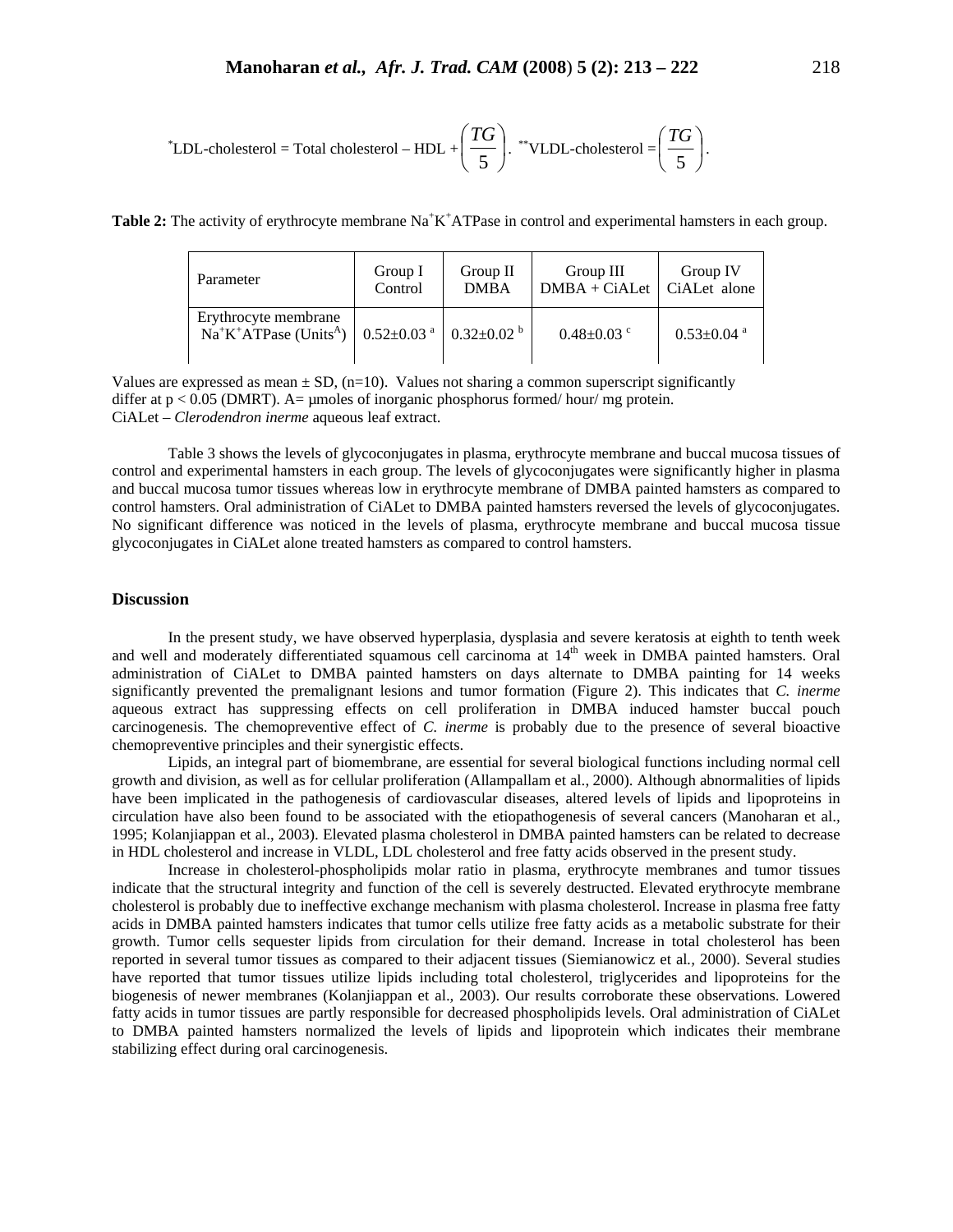| <b>Parameters</b>                           | <b>Group I</b><br><b>Control</b> | <b>Group II</b><br><b>DMBA</b>  | <b>Group III</b><br><b>DMBA</b> + CiALet | <b>Group IV</b><br><b>CiALet</b> alone |
|---------------------------------------------|----------------------------------|---------------------------------|------------------------------------------|----------------------------------------|
| <b>Plasma</b>                               |                                  |                                 |                                          |                                        |
| Protein bound hexose<br>(mg/dl)             | $86.14 \pm 7.31^a$               | $129.70 \pm 12.49^b$            | $94.29 \pm 9.01^{\circ}$                 | $85.49 \pm 7.01^a$                     |
| Protein bound hexosamine<br>(mg/dl)         | $74.29 \pm 6.48^a$               | $106.72{\pm}9.81^b$             | $80.25 \pm 5.74$ <sup>c</sup>            | $73.14 \pm 6.25$ <sup>a</sup>          |
| Total Sialic acid (mg/dl)                   | $53.17 \pm 3.80^a$               | $77.27 \pm 6.65^{\mathrm{b}}$   | $57.05 \pm 4.25$ <sup>c</sup>            | 52.32 $\pm$ 3.83 $^{a}$                |
| Lipid-bound sialic acid<br>(mg/dl)          | $15.01 \pm 0.98$ <sup>a</sup>    | $30.64 \pm 2.24$ <sup>b</sup>   | $16.37 \pm 1.37$ <sup>c</sup>            | $14.87 \pm 1.09$ <sup>a</sup>          |
| Fucose (mg/dl)                              | $7.90 \pm 0.54$ <sup>a</sup>     | $20.33 \pm 1.78$ <sup>b</sup>   | $8.74 \pm 0.92$ <sup>c</sup>             | $7.64 \pm 0.56$ <sup>a</sup>           |
| <b>Erythrocyte membrane</b>                 |                                  |                                 |                                          |                                        |
| Protein bound hexose<br>(µg/mg protein)     | $118.09 \pm 10.70^a$             | $83.31 \pm 7.09^b$              | $108.65 \pm 9.32$ <sup>c</sup>           | $119.71 \pm 10.68$ <sup>a</sup>        |
| Protein bound hexosamine<br>(µg/mg protein) | $91.65 \pm 6.71$ <sup>a</sup>    | $61.13 \pm 5.47$ <sup>b</sup>   | $84.23 \pm 8.47$ °                       | $92.27 \pm 6.62$ <sup>a</sup>          |
| Total Sialic acid (µg/mg<br>protein)        | $42.79 \pm 4.07^{\mathrm{a}}$    | $25.39 \pm 2.85^b$              | $38.71 \pm 2.96$ <sup>c</sup>            | 43.51 $\pm$ 4.02 <sup>a</sup>          |
| <b>Buccal mucosa tissues</b>                |                                  |                                 |                                          |                                        |
| Protein bound hexose (mg/g)<br>protein)     | $103.27 \pm 9.92^a$              | $146.64 \pm 12.73$ <sup>b</sup> | $112.97 \pm 8.92$ <sup>c</sup>           | $103.17 \pm 8.72$ <sup>a</sup>         |
| Total Sialic acid (mg/g)<br>protein)        | $16.73 \pm 3.20^a$               | $30.16 \pm 1.20^b$              | $19.37 \pm 1.37$ <sup>c</sup>            | $15.99 \pm 1.14$ <sup>a</sup>          |
| Fucose (mg/g protein)                       | $12.15 \pm 2.08^a$               | $26.82{\pm}1.96^b$              | $14.97 \pm 1.04$ <sup>c</sup>            | $11.61 \pm 1.13$ <sup>a</sup>          |

**Table 3:** Plasma, erythrocyte membrane and buccal mucosa tissues glycoconjugates in control and experimental hamsters in each group.

Values are expressed as mean  $\pm$  SD, (n=10). Values not sharing a common superscript significantly differ at p < 0.05 (DMRT).

CiALet – *Clerodendron inerme* aqueous leaf extract.

Red blood cells obtained from DMBA painted hamsters were found to be more fragile than those obtained from control hamsters. An imbalance in oxidant and antioxidant status can cause an increase in red blood cell fragility and reduction in red blood cell fluidity (Kolanjiappan et al., 2002). Previous studies from our laboratory have reported an elevated lipidperoxidation and decrease in antioxidants in experimental oral carcinogenesis (Senthil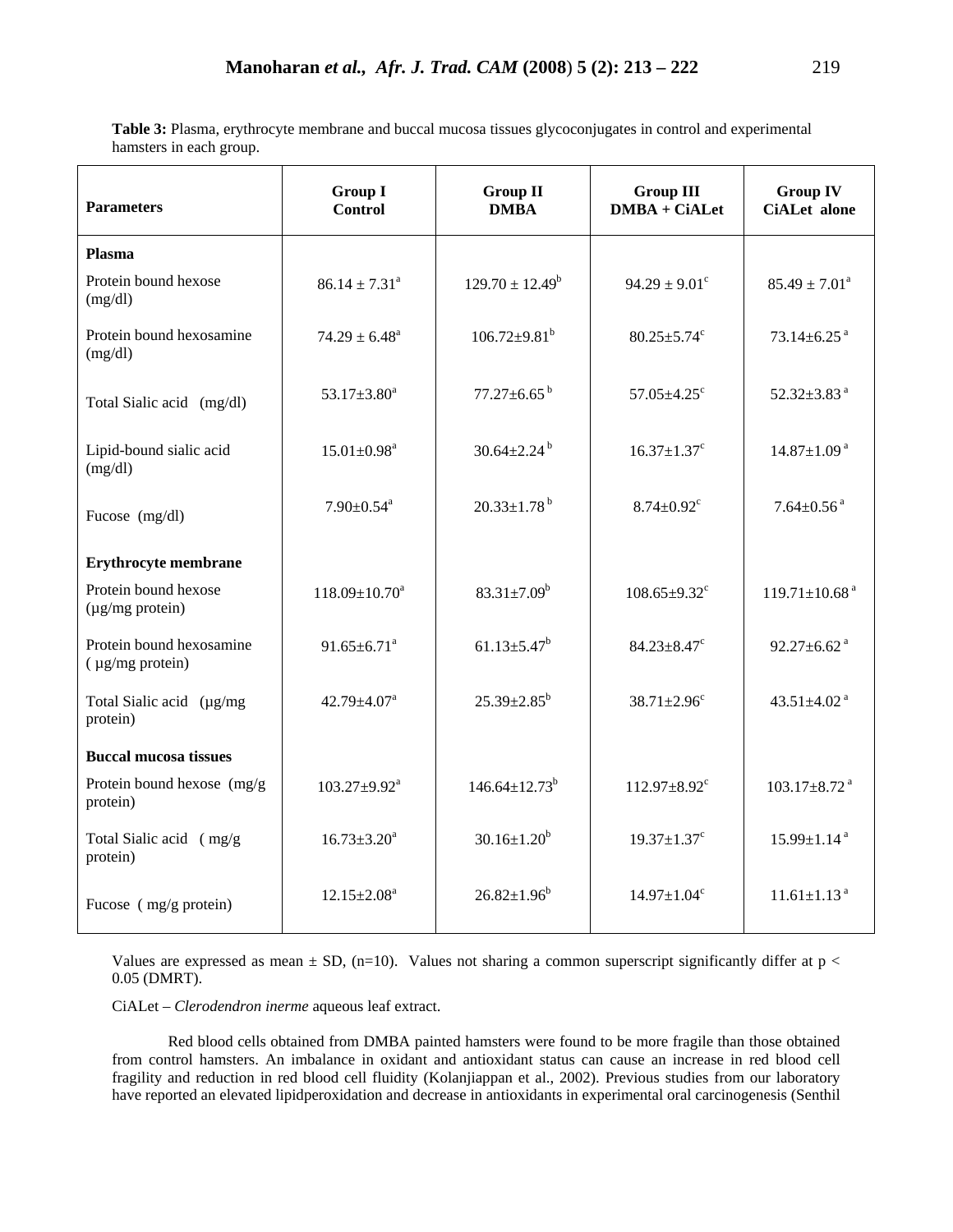et al., 2007). Enhanced red cell osmotic fragility observed in DMBA painted hamsters was therefore due to profound oxidative stress.



Photomicrograph showing normal buccal pouch epithelium from control hamsters (H&E, 20X).



Photomicrograph showing well differentiated squamous cell carcinoma with highly dysplastic epithelial infiltration of tumor cells into the underlying connective tissue in hamsters treated with DMBA (H&E, 10X).



Photomicrograph showing well differentiated squamous cell carcinoma with epithelial and keratin pearls in hamsters treated with DMBA (H&E, 40X).



Photomicrograph showing hyperplasia and dysplasia in DMBA + CiALet treated hamsters (H&E, 10X).

**Figure 2:** Histopathological features of control and experimental hamsters in each group

Oxidative damage to membrane bound enzymes has been assumed to be crucial for cell lysis (Selvendiran and Sakthisekaran, 2004). A decrease in membrane bound Na<sup>+</sup>K<sup>+</sup>ATPase in DMBA painted hamsters suggest that the membrane permeability was drastically altered during DMBA induced oral carcinogenesis. Oral administration of CiALet to these DMBA painted hamsters prevented the alterations in red blood cell fragility and activity of membrane bound Na<sup>+</sup>K<sup>+</sup> ATPase. Our results indicate that CiALet maintained the structural integrity of erythrocytes during oral carcinogenesis.

Cell surface glycosyl residues play an important role in regulating cell proliferation and epithelial growth. Recent clinical and laboratory studies have shown that the levels of glycoconjugates are markedly increased in plasma or serum of DMBA painted animals and patients (Manoharan et al.*,* 2004; Suresh et al., 2007). Neoplatic transformation of oral epithelium is due to atypical glycosylation of cell surface carbohydrates. A reduction in epithelial cell surface carbohydrates during experimental oral carcinogenesis has been reported (Manoharan et al., 2004). Malignant tumor in the body stimulates the synthesis of glycoproteins in the liver, which subsequently enter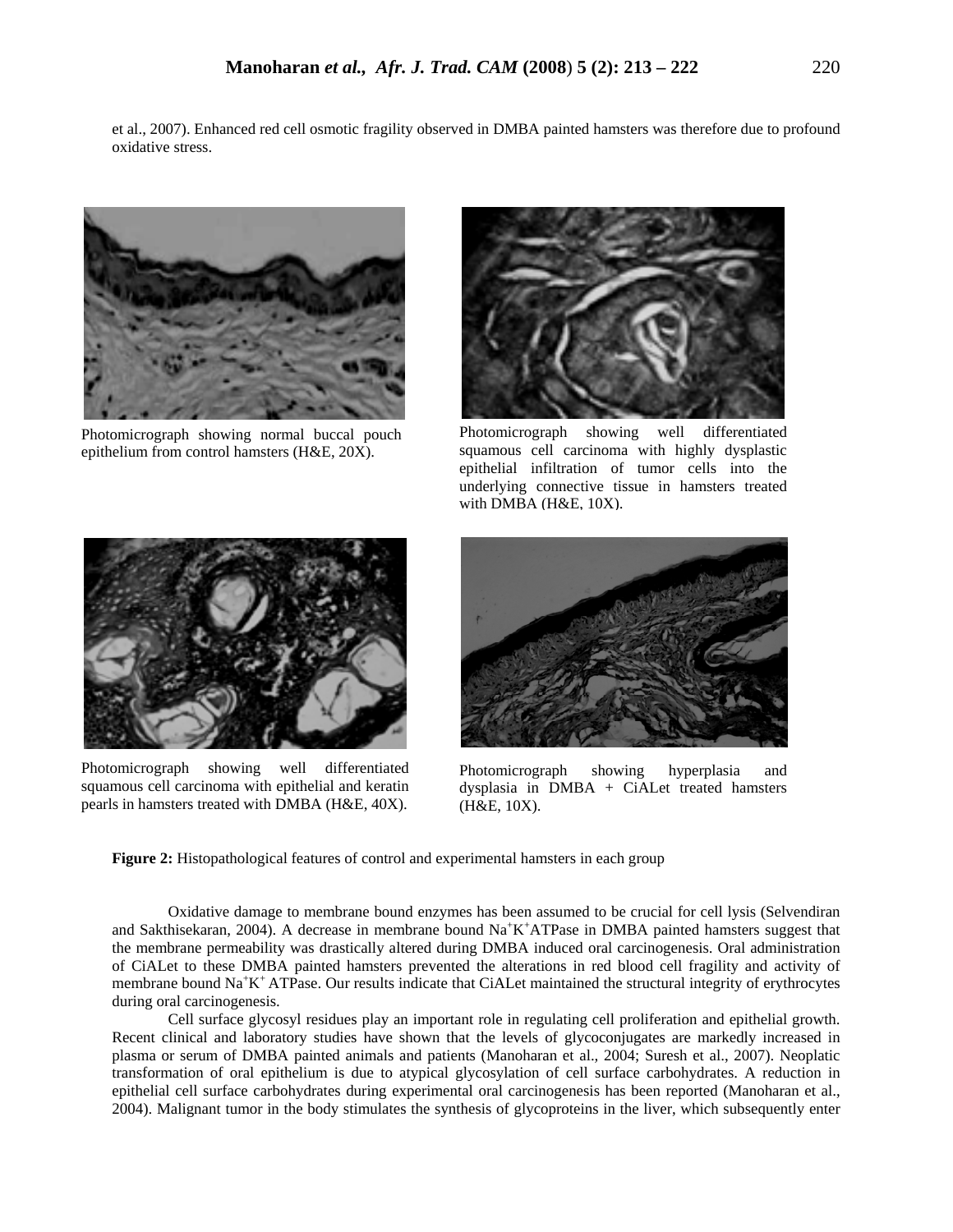into the circulation. It has been suggested that the glycoconjugates are secreted from membrane into extracellular fluid in cancerous conditions (Thirunavukarasu and Sakthisekaran, 2003). The depletion of erythrocyte membrane glycoprotein may therefore be due to increased membrane degradation or as a result of increased shedding into circulation. The levels of glycoprotein and sialic acids were increased as the clinical stages of tumor advanced (Manoharan et al., 2004). Elevated plasma glycoproteins in DMBA painted hamsters can therefore be related to an increased synthesis in liver or tumor tissues itself with subsequent shedding into plasma.

Tumor cell membrane has more sialic acid as compared to normal cell membrane. Marked elevation of total sialic acid and lipid bound sialic acid in plasma reflect severe tumor burden in DMBA painted hamsters. An increase in total sialic acid is probably related to increased turnover of malignant cells. The elevated levels of sialic acid in tumor tissues is due to selective increase in existing specific sialylated sequence or tumor associated denovo synthesis of specific sialylated sequence. Several studies concluded that total sialic acid level in plasma or serum could be considered as a supportive evidence of tumor marker for the diagnosis of cancer (Vasanti et al., 1998; Goodarzi et al.*,* 2005). Raval et al*.* (1997) have shown a positive correlation between serum levels of different forms of sialic acids and the extent of malignant disease. Increase in plasma total and lipid bound sialic acid in DMBA painted hamsters are probably due to spontaneous release (shedding) of aberrant sialic acid rich glycoprotein and glycolipids. Increased levels of plasma and tumor tissue fucose have been well documented in several cancerous conditions (Vasanti et al.*,* 1998). Our results lend credibility to these observations. Oral administration of CiALet prevented the abnormalities seen in cell surface glycoconjugates in the circulation and tumor tissues, which indicates their membrane stabilizing effects during neoplastic transformation. The protective effect of CiALet is probably due to their inhibitory role on glycoprotein synthesis or on the activity of the glycosyl transferases.

### **Conclusion**

Oral administration of CiALet protected the levels of blood and tissue lipids, cell surface glycoconjugates, red blood cell osmotic fragility and membrane bound enzyme (Na  $+ K + ATPase$ ) activity during DMBA induced oral carcinogenesis. Our study thus indicates the crucial role of CiALet in maintaining the structural integrity and function of the cells during neoplastic transformation.

#### **References**

- 1. Allampallam, K., Dutt, D., Nair, C., Shetty, V., Mundle, S., Lisak, L., Andrews, C., Ahmed, B., Mazzone, L., Zorat, F., Borok, R., Muzammil, M., Gundroo, A., Ansaarie, I. and Raza, A. (2000). The clinical and biologic significance of abnormal lipid profiles in patients with myelodysplastic syndromes. *J. Hematother. Stem Cell Res*. **9:** 247-255.
- 2. Aranganathan, S., Senthil, K. and Nalini, N. (2005). A case control study of glycoprotein status in ovarian carcinoma. *Clin. Biochem*. **38:** 535-539.
- 3. Dische, L. and Shettles, L.B. (1948). Specific color reactions of methyl pentoses and spectrophotometric micromethod for their determination. *J. Biol. Chem*. **175:** 595-604.
- 4. Dodge, J.F., Michell, G. and Hanahan, D.J. (1968). The preparation of hemoglobin free ghosts of human red blood cells. *Arch. Biochem. Biophys*. **110:** 119-130.
- 5. Falholf, K., Falholf, W. and Lund, B. (1973). An easy colorimetric method for routine determination of free fatty acid in plasma. *Clin. Chim. Acta*. **46:** 105–111.
- 6. Folch, J., Lees, M. and Sloane, G.H. (1957). A simple method for isolation, and purification of total lipids from animal tissues. *J. Biol. Chem*. **226:** 497-509.
- 7. Foster, C.S. and Dunn, O. (1973). Stable reagents for determination of serum triglycerides by a colorimetric Hantzsch condensation method. *Clin. Chem*. **19:** 338-340.
- 8. Gidez, W.M. and Webb, M. (1950). Revision of cholesterol determination. *J. Biochem*. **187:** 97-106.
- 9. Goodarzi, M.T., Shafiel, M., Nomani, H. and Shahriarahmadi, A. (2005). Relationship between total and lipid bound serum sialic acid and some tumor markers. *Iran J. Med. Sci*. **30:** 124-127.
- 10. Johnson, N. (2001). Tobacco use and oral cancer: A global perspective. *J. Dent. Educ*. **65:** 328-339.
- 11. Katopodis, N.N. and Stock, C.C. (1980). Improved method to determine lipid bound sialic acid in plasma. *Res. Commun. Chem. Pathol. Pharmacol*. **30:** 171-180.
- 12. Kiritikar, K.R. and Basu, B.D. (1975). Indian medicinal plants. Lalifmohan Basu. Eds. Allahabad, India. **3,** pp1945-1947.
- 13. Kolanjiappan, K., Manoharan, S. and Kayalvizhi, M. (2002). Measurement of erythrocyte lipids, lipid peroxidation, antioxidants and osmotic fragility in cervical cancer patients. *Clin. Chim. Acta*. **326:** 143-149.
- 14. Kolanjiappan, K., Ramachandran, C.R. and Manoharan, S. (2003) Biochemical changes in tumor tissues of oral cancer patients. *Clin. Biochem*. **36:** 61-65.
- 15. Manoharan, S. and Nagini, S. (1995). Risk factors alter glycoprotein levels in oral cancer patients. *Med. Sci. Res*. **23:** 229- 230.